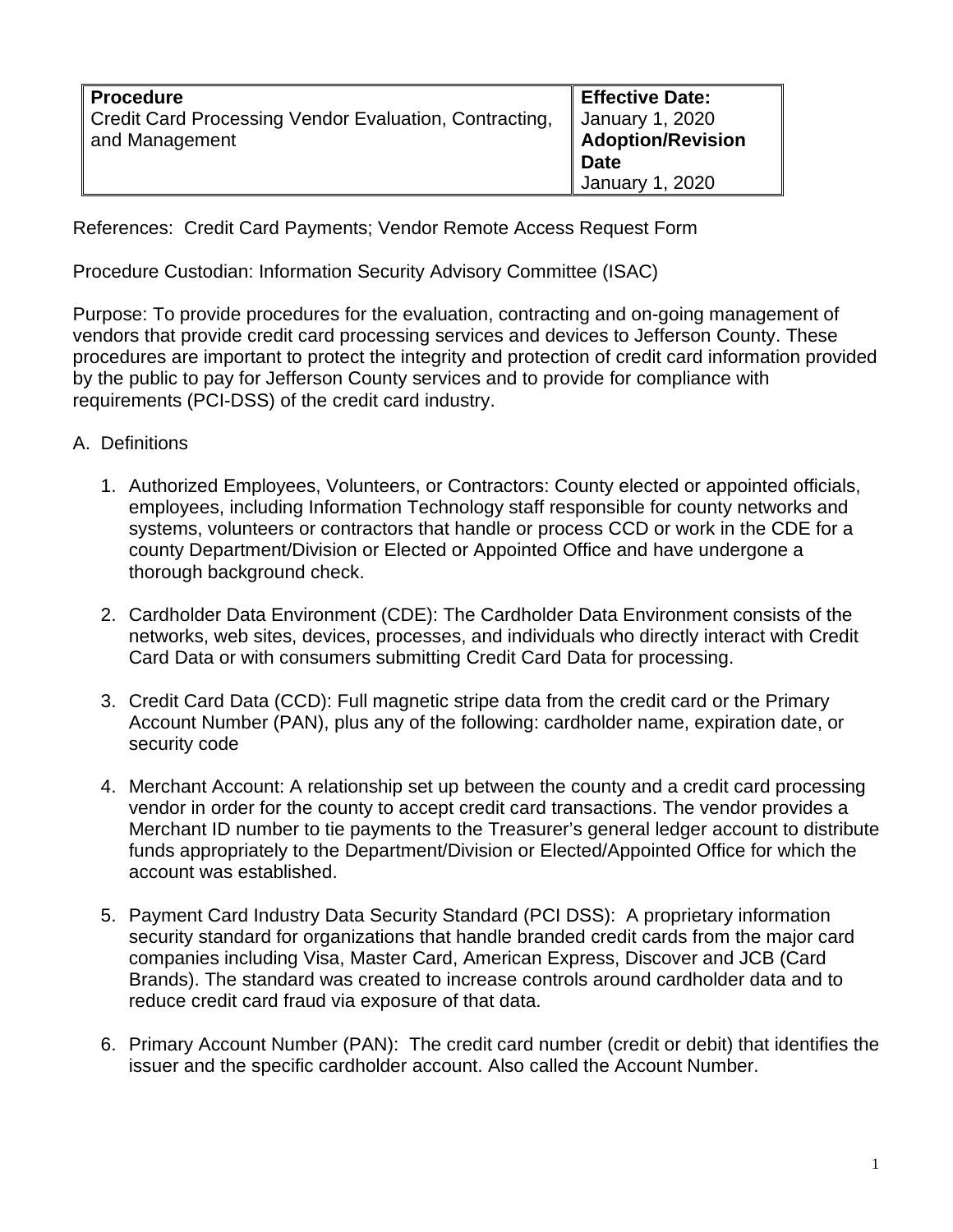- 7. Security Code: A 3 or 4-digit code found on the back or front of the credit card. Also known as the CVV, CID, CAV2, CVC2, or CVV2 code.
- 8. Self-Assessment Questionnaire: The PCI DSS Self-Assessment Questionnaire (SAQ) is a validation tool used by merchants to demonstrate compliance with PCI DSS.
- 9. Vendor Management Employees: County employees who participate in the evaluation, contracting and ongoing vendor management processes involving service providers for the processing of credit card payments, provision of credit card devices or other related services.
- B. Applicability
	- 1. Departments/Divisions that report to the Board of County Commissioners, Elected Officials Offices and, Appointed Officials Offices.
	- 2. This procedure is in addition to the Purchasing Policy and Procedures.
- C. Compliance with Industry Standards
	- 1. The Finance Director will approve the selection of one or a small number of credit card processing vendors with the goal of reducing administrative and technical overhead expenses for vendor management and complying with industry requirements while addressing the business needs of the county.
	- 2. Vendor Evaluation
		- a. The Safety and Compliance and Business Innovation and Technology (BIT) Divisions will evaluate:
			- (1) On-line processing capabilities and security
			- (2) Design of websites linking to a vendor's on-line services
			- (3) Selection of card swipe devices
			- (4) Any use of card swipe devices with mobile devices (e.g., smartphones and tablet)
			- (5) Connections of credit card devices to Jefferson County wired and wireless networks
			- (6) Business requirements for handling credit card information
		- b. The following special evaluation criteria will be considered:
			- (1) Does the vendor utilize criminal background checks for all positions that create software or in any way handle or have access to credit card information? The vendor should be asked to provide a summary description of their internal controls environment.
			- (2) Examination of a summary description of the vendor's internal controls environment.
			- (3) If the vendor utilizes sub-contractors or third party service providers, what controls do they utilize to ensure their compliance with PCI DSS?
			- (4) Has the vendor failed to meet PCI DSS compliance criteria within the past 5 years?
			- (5) Has the vendor had any credit card breaches (lost data) within the past 5 years?
			- (6) What is the vendor's current status as a Payment Card Industry approved company/provider?
			- (7) What capabilities does the vendor have to provide disaster recovery/business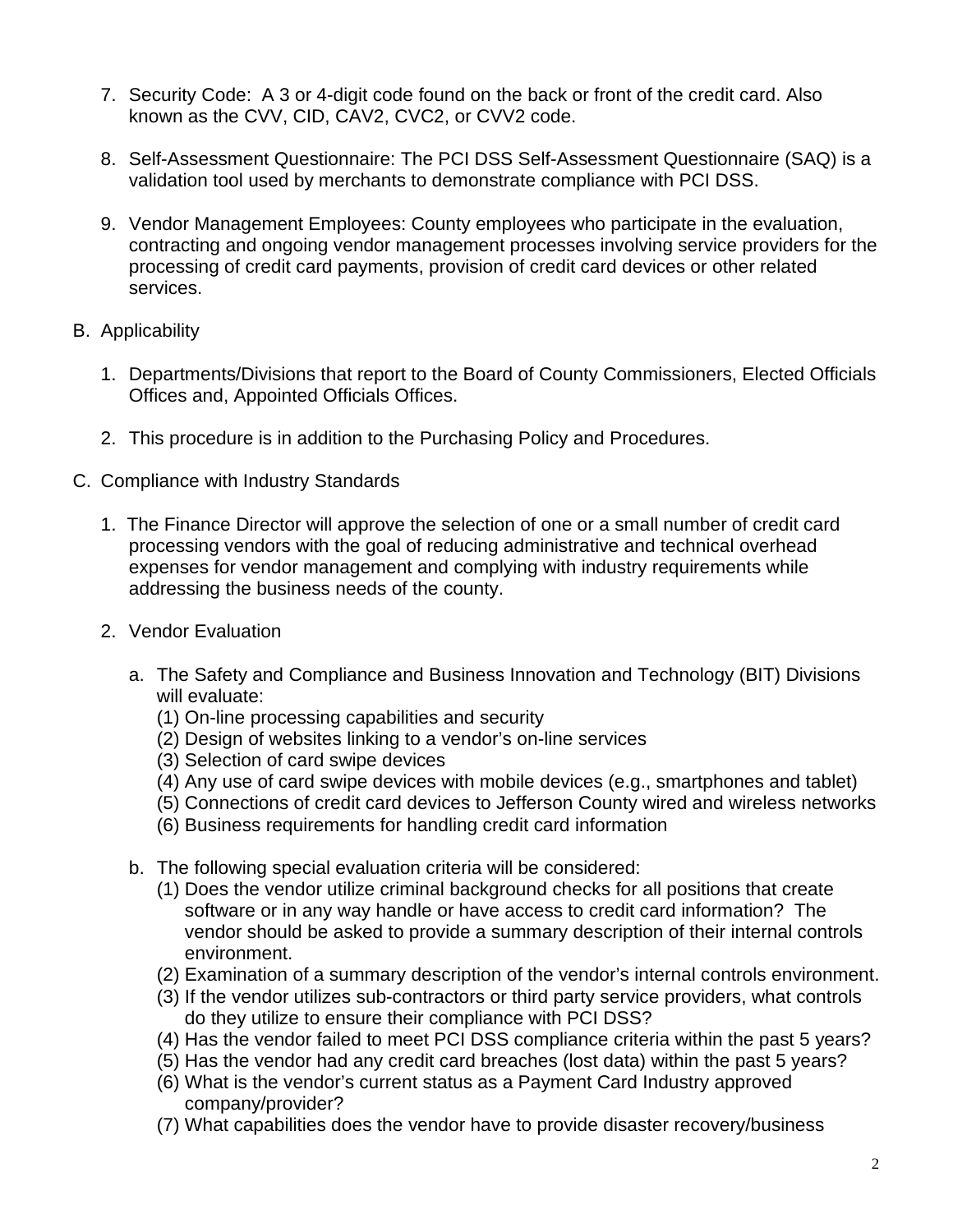## continuity for the services?

- 3. The amount of diligence performed in vendor selection will increase with the amount of risk associated with the outsourced solution. When justified by the vendor risk assessment, the Finance Division, with support from Safety and Compliance and BIT, will critically examine the vendor's internal control environment to ensure acceptable levels of risk can be maintained during service delivery. Some relevant aspects of a vendor's internal control environment should include:
	- a. Organizational security policies and procedures
	- b. Information security architecture documents
	- c. Employee background, credentials, certifications, and education
	- d. Risk assessment documentation
	- e. SAS-70 Type I or II audit documents

## D. Vendor Contracting

- 1. Contracts must include the following:
	- a. Acknowledgement of the vendor's possession of cardholder data. The vendor shall acknowledge that such data can only be used for assisting the Card Brands or banks in completing a transaction, supporting a loyalty program, providing fraud control services, or for uses specifically required by law.
	- b. Confirmation that all third-party vendors and vendors' licensors or any third party companies used by the vendor involved in credit card transactions meet all PCI DSS standards; acknowledge their responsibility for safeguarding the cardholder data they possess, store, process or transmit; and provide to the County proof of compliance by providing an Attestation of Compliance.
	- c. If processing or storing credit card data on behalf of the county, vendors must protect cardholder data as specified by the most current version of PCI DSS, and submit proof of PCI DSS compliance status prior to contract approval and at least annually (e.g., QSA report).
	- d. Requirement to report any known or suspected compromise/loss of CCD to the county within no more than 10 business days after the compromise/loss is detected.
	- e. Permission to audits by Card Brands in the event of a CCD compromise.
	- f. Agreement to continued security of CCD during and after contract terminations. Contracts shall require return or secure destruction of all county CCD in accordance with the vendor's information classification and handling policies provided those policies are acceptable to the County.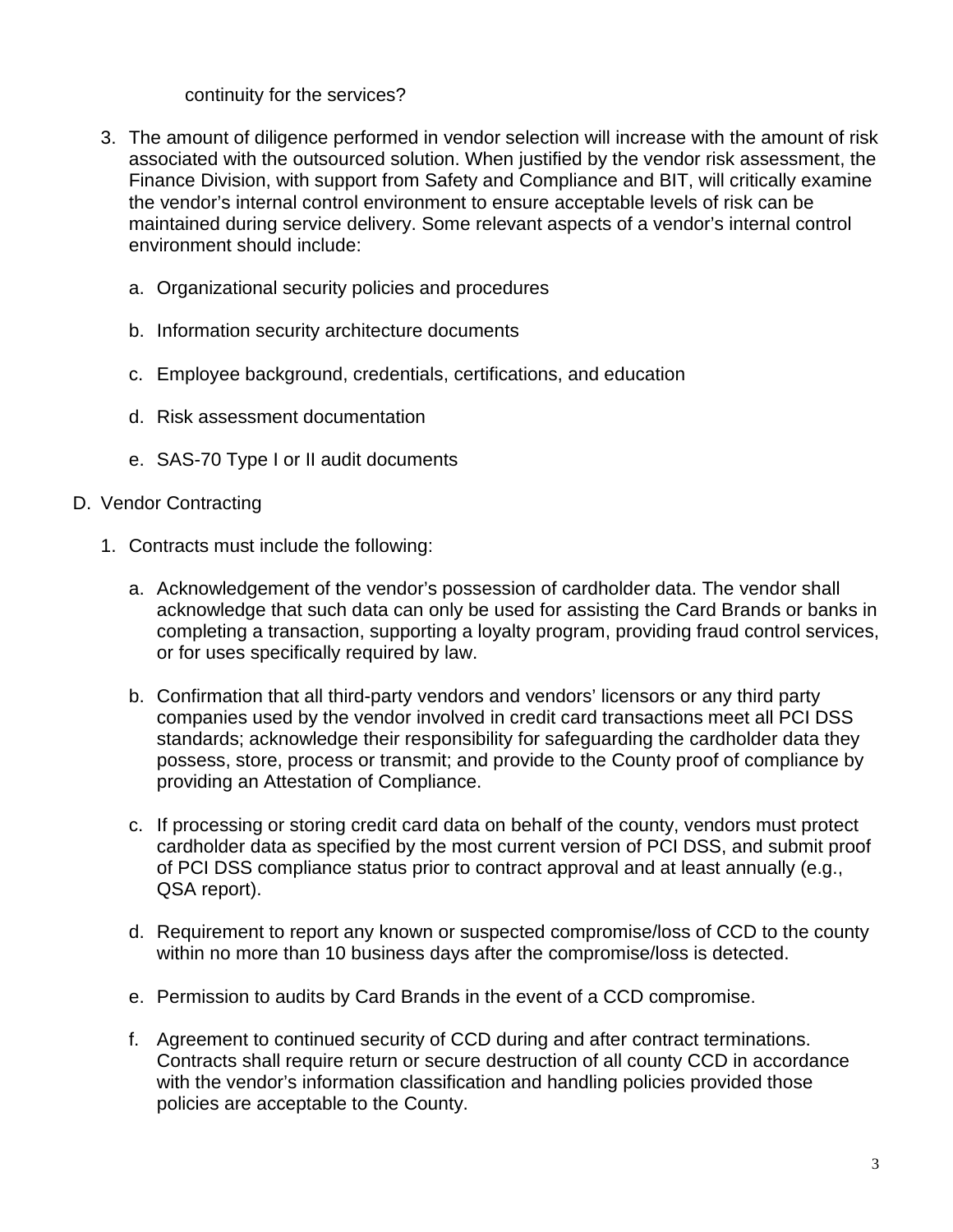- g. Provision of appropriate business continuity capabilities such that the services provided by the vendor will be available in the event of a major disruption or failure of their primary facilities.
- h. Definition of Service Level Agreements for both normal and contingency operations.
- 2. Cyber Security Insurance
	- a. The vendor shall maintain, at its own expense, insurance ("Insurance") to cover itself for claims, losses, liabilities, judgments, settlements, lawsuits, regulatory actions, and other costs or damages arising out of its performance under the contract with the county, including any negligent or otherwise wrongful acts or omissions by the vendor or any employee or agent thereof. This includes, but is not limited to, any breach of the PCI DSS.
	- b. The policy or policies comprising said Insurance shall together provide limits of liability of at least \$2 million in the aggregate.
	- c. Upon the county's request, the vendor or the vendor's agent shall provide the county with a copy of all certificates or verifications of insurance evidencing the existence of Insurance coverage required hereunder.
	- d. The vendor shall require the carriers for such Insurance to provide, and the vendor shall provide the county notice of not less than thirty (30) days prior written notice of any material change in: (1) the Insurance policy of the vendor and (2) the status of said Insurance policy, including but not limited to cancellation, non-renewal or extension with regard to any insurer participating on the Insurance, regardless of the reason thereof.
- 3. Vendor Local and Remote Access to the county CDE

In the case a vendor requires local or remote access to troubleshoot, access, or support a service or device in the county-owned CDE, the vendor must:

- a. Submit the "Vendor Request for Remote/Local Access to Jefferson County Cardholder Data Environment" included in this procedure. The request shall provide the individual names of those individuals requiring access; no shared accounts will be allowed.
- b. Agree that accounts are temporarily enabled for only the time of use and disabled all other times.
- c. Access systems and networks only on a "need-to-know" basis with access limited to only that needed to perform their job function (Principle of least Privilege).
- d. Require its employees to sign an agreement protecting the confidentiality of county information.
- e. BIT must approve any remote access to the county CDE.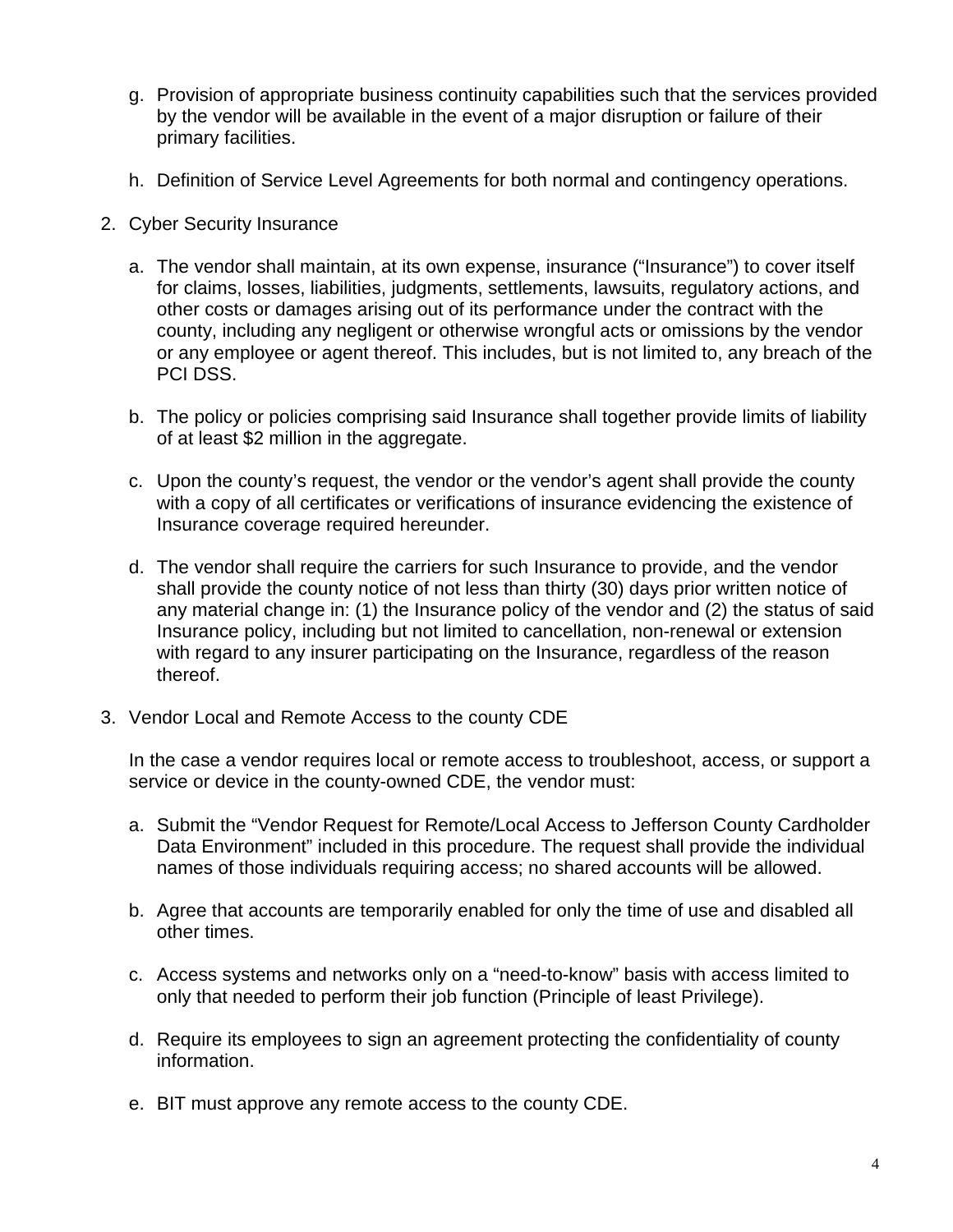- (i) Remote access technologies used by vendors includes, but is not limited to TeamViewer, VNC, Remote Desktop, and GoToMyPC.
- (ii) Immediately notify Safety and Compliance and BIT if vendors or outside parties require remote access, or if you notice that vendors or outside parties are remotely accessing your workstations or devices that handle credit card information.
- (iii) BIT will provide two-factor authentication for the vendor's remote access during the interval when access is required.
- f. Acknowledge that:
	- (i) BIT will monitor the vendor's remote and local access to county-owned systems, hardware, software and data.
	- (ii) All vendor access (remote and local) to the CDE will be manually observed by an Authorized Employee, Volunteer or Contractor or recorded via software.
	- (iii) The county will terminate all access to facilities, services, systems and data immediately upon termination of the service contract/agreement. Upon termination of a Credit Card Processing vendor's services, the vendor will return all security artifacts and CCD to the Finance Division. This may include data and documents.
- E. On-Going Vendor Management
	- 1. The Finance Division will maintain a Credit Card Processing Vendor Management Program by performing a thorough and diligent selection of available vendors and perform ongoing monitoring of vendor performance against business and contractual requirements.
	- 2. The Finance Division shall maintain an up-to-date list of all currently approved service providers, the services/devices provided, and the Merchant IDs assigned by the respective Departments/Divisions or Elected/Appointed Offices. It is the responsibility of the Finance Division, with assistance from BIT, to periodically review the financial condition, stability, system security, recovery plans/testing, security assessment tests, internal control practices, and PCI DSS compliance of all credit card processing vendors and service providers in use by the county.
	- 2. It is the responsibility of Finance Division to maintain a copy of each vendor's most recent compliance documents (i.e., AOC or QSA reports).
	- 3. It is the responsibility of the Safety and Compliance Division to verify the vendor's compliance documents align with contractual requirements.
	- 4. The Finance Division shall maintain current evidence of PCI DSS compliance for any Third Party Services/Companies used by each Credit Card Processing service providers with whom CCD is shared as per the PCI DSS.